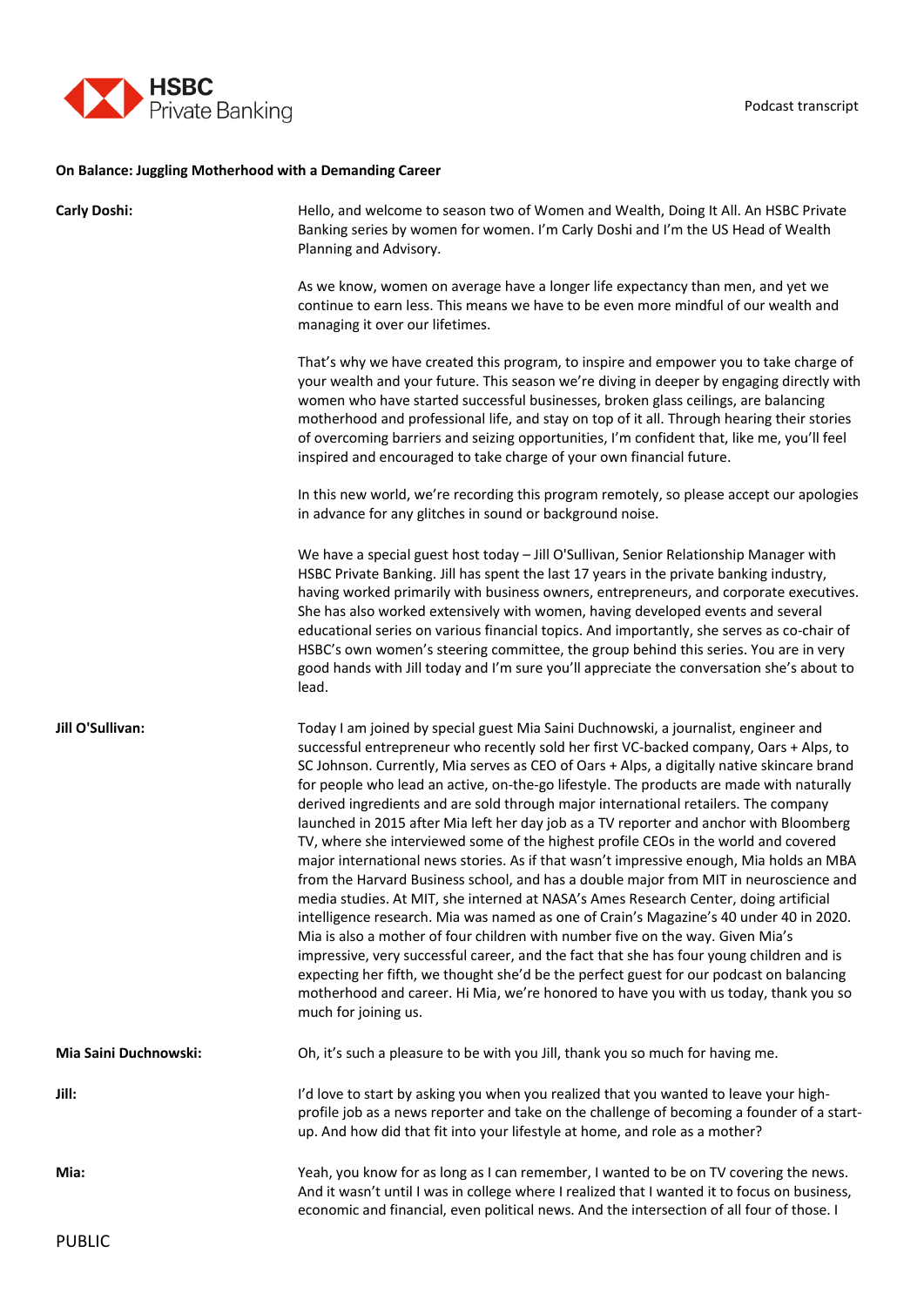spent a lot of time really working to get into that field, and once I was there, most recently I was at Bloomberg TV as you pointed out, in their New York headquarters, I was in a very interesting position. I ended up interviewing a lot of people who were my peers. Quite frankly classmates at business school, who at least on paper had these like billiondollar valuations. And you know at the time everyone was launching a start-up, everyone was quitting their day job and doing something really amazing, was raising a ton of VC money. I remember looking at some of these people I was interviewing and thinking you know, they're not any smarter than me. And I really love business journalism, but for a couple of reasons I knew that I had to leave New York. One was a very personal reason. At that point, I had two children already. My husband and I knew we wanted a big family, as you pointed out, I am pregnant with our fifth child, I have four kids, at one point I had three kids under three. And I, you know, I was a young mom and I didn't really know how New York would fit into my overall lifestyle of having a big family, and so knowing that I was going to leave New York and come to Chicago - which is where I currently live - and knowing that there were few opportunities in business broadcast journalism, I wasn't going to do local journalism, even though my agent was like, 'why don't you get a job doing this?' I wasn't looking to cover cats getting stuck up trees or local news, that wasn't exciting or intriguing to me. And so, once I knew that, I was starting to think about what opportunities or ideas I had, and by being on camera I had access to amazing skincare products. My make-up artist would give me a ton of tips, and I would bring a ton of these samples home. And my husband, who's very much your guy's guy, so not a metrosexual, not your average Joe, I always say he's somewhere in the middle, he was always borrowing these products. And when I dug a little deeper to understand why, it was clear that his interest in skincare products was not because of vanity, it was for health reasons. So, you see his grandfather had skin cancer, his father has skin cancer, and my husband is at risk of developing skin cancer. And he knew he had to protect himself from the sun's cancer-causing rays but didn't know where to start. But he knew the products I was bringing home, or I had, could help him. And so that was like the first time I realized that perhaps starting a skincare brand for men who lead this very active, on-the -go lifestyle, would be something that I would be able to do once I left my journalism job and moved to Chicago. All of those decisions really prompted me to walk up to Mike Bloomberg himself and say, 'thank you so much for your time, the engineer in me is going to build something' and that's how we started Oars + Alps. Oars because my husband is a competitive rower, Alps because both my husband and my co-founder's husband are avid, you know, skiers, snowboarders, cyclists, marathoners, guys who would rather be outside than inside at any given moment. So that's how it all started.

**Jill:** Wow, that's really interesting and it sounds like it was a real leap of faith at the time. Or you know taking on a different kind of a risk. We all think of I think success in different ways, and you were already successful in your career. So, I'm curious, what was your idea of success, how has that changed? What was your idea of success coming out of college and then later, business school? And how do you think that's changed since starting and growing your family and starting your new company. And how do you define success today?

**Mia:** Yeah, I think it's actually what you said when you started off that question which was it was a leap of faith, is absolutely correct, Jill. If I go back to when these decisions were happening, so this was in 2014, 2015. I was living in New York City by myself with two children and my husband, we had lived in Hong Kong prior to that, so my two children were born in Hong Kong. And part of the reason we moved back to the States was for my husband's job. My husband followed me to Hong Kong where I worked for Bloomberg TV as a TV reporter. And he knew he had to come back to the States. And he specifically wanted to come back to Chicago because he had started his career professionally there. And so, we split up, split up in the sense that he went to Chicago and I went to New York. We were still married. And cause he's a consultant, we thought it would be fine, we would see him on the weekends, and what ended up happening was when he moved to Chicago, he ended up not traveling as much. He was on a lot of local cases, so you know Monday to Friday instead of being on the road, he would be in Chicago and the rest of his family, us, we were in New York. And so, it was clear to me that I had to think really long-term. It was very hard; I went through an identity crisis and probably a bout of depression in hindsight.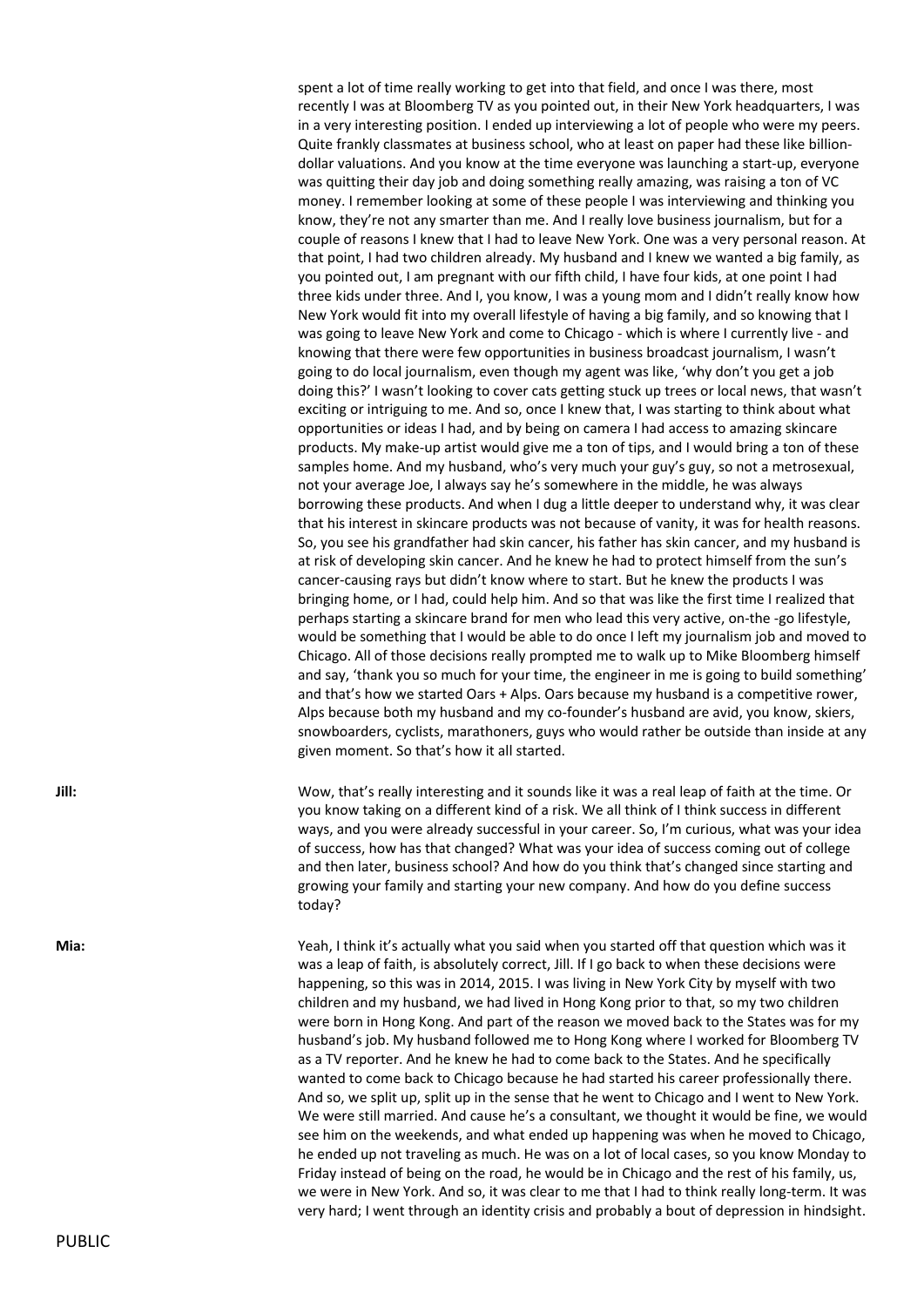You know when you become a mom you already go through an identity crisis. You sometimes have those identity crises when you're used to being in a corporate job and all of a sudden, you're changing diapers or all of a sudden, you're washing bottles or all of a sudden, you're pureeing baby food. I had not only that, but I also had that when I was trying to think about what my new job was. So, I not only had a mom identity crisis, but I also had a career identity crisis. And those two things coupled together created a lot of anxiety for me. But a lot of what I was thinking about and this connects to the question you were talking about was, my definition of success, it was evolving. That's scary when your definition of success evolves. So out of college, my definition of success was, how do you make as much money as possible? I come from a very small town, an agricultural farm town an hour east of San Francisco. There weren't a lot of opportunities to understand what Wall Street was. I had no idea what that was when I was you know a freshman, sophomore in college. I found out what it was when I had an internship at Goldman Sachs in my junior year and then you just realize, 'What?! If I took a full-time job here, I could make more money than my parents right out of college?' That was something that was very novel and interesting to me, and when you don't come from a lot of money specifically, the idea of it is very alluring. It kind of goes back to my parents worked really hard and gave every opportunity to my sister and I because they wanted us to be financially successful. And so, my definition of success was quite frankly, how can I make as much money as possible? Slowly as I got older and as I had more opportunities and I met more people; it really became about what do I want to do and what drives me? And I became very interested in financial news. I worked on Wall Street during the financial crisis of 2008, and I think there are many people to blame for what happened then, but I also would include the media. I felt like they dispensed irresponsible information and I thought they would perpetuate paranoia and I wanted to be part of the conversation, part of the solution to fix that. And so, my definition for success was how do I become the best TV reporter and anchor covering business news, and to do that meant: number one, I wasn't going to make as much money cause - guess what? - journalism and journalists just don't make as much as people who work on Wall Street. And I was OK with that. My definition of success has evolved even further. A lot of it has been about what kind of risks have I taken: I never thought I would be an entrepreneur, not once did I ever think that would be something that would define me, I didn't take a single entrepreneurship class in business school. And my definition of success now is, 'how do I take care of my family?' And that means a lot of different things. Initially it meant well my husband and I cannot be in two different cities; we need to be in the same city. And as you know I am pregnant with our fifth child, it has been very important to me to have a big family, from the very beginning, even before I met my husband, I said you know I really want a big family. I think a lot of that stems from the fact that I didn't have a big family growing up. I'm the daughter of immigrants, we didn't have a lot of family here. I never had that big Thanksgiving dinner. And so, I always had this kernel in the back of my mind, that when I was able to, or when I got older, that I would do that. And so, when I look at my family, I use that as a benchmark of me feeling like I've made it. Now by no means should what I've just described be benchmarks for success for other people. I think it's a very personal and internal thing. But I think as long as you feel comfortable with knowing that your definition of success will evolve, it will help make some of the transitions in life, which are often ugly, sometimes bitter, sometimes with bouts of depression, it makes those easier.

**Jill:** Well Mia, it certainly sounds like you've achieved success many times over by most definitions. And I think that should be applauded. And I want to you know, since we have women listening today who are trying to also achieve success, balance their personal lives and their careers, and thinking about, have lots on their plates at the same time, I was wondering if you could provide a little bit of advice perhaps, specifically in terms of trying to focus on it all, but then also keeping in mind your personal wealth management. What does that mean to you and what advice would you give women today?

**Mia:** Sure. So, I think what you're saying is two different things. So, what's my advice for women and then what's my advice as it pertains to wealth. I'll start with the first one. I think you know there are a lot of things competing for our attention. I always say that there's really five big ones competing for my attention; let's see if I can recall them off the top of my head: first is like my family; the second is my friends; the third is work; the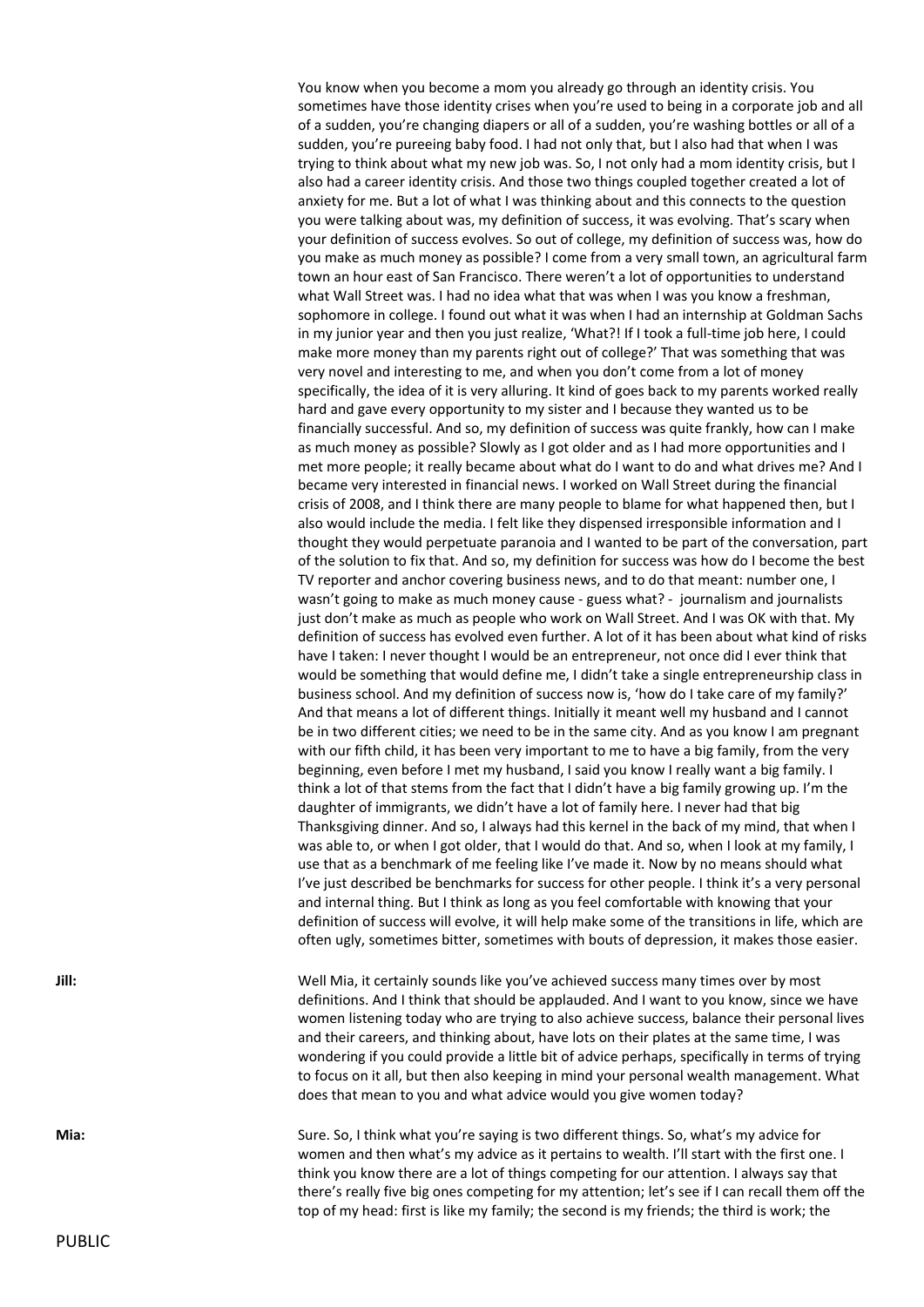fourth is myself; and the fifth is my community. And at any given moment, I'm balancing five dials for each one of these categories. Not all of them can be at a ten out of ten, which would be the best; and some days, some will be ten, and some will be closer to two or three. I also don't want to live in a situation or scenario where all of them are at five because that just means I'm just coasting along. And so, I think it's OK at some points where my personal self is at ten and my family's is closer to two. Or for instance, for large periods of time, I was pregnant with my third child when I started Oars + Alps and pregnant with my fourth when we sold it. For all that period of time, work was at a ten and pretty much everything else was closer to below five and that was OK. Because the great thing about dials is, they can dial up and they can dial down. So, I've always thought of my life in terms of that. So that would be my advice. When it comes to wealth, I really think it's important and I'm a huge advocate for women to really get a grasp of their finances as soon as possible. And I really think what's astounded me is the number of smart women who have masters degrees, business degrees, finance degrees, who still upon getting married, outsource that to their husband because they think their husband is perhaps smarter in understanding it, or they just don't have the interest and they've allocated their time perhaps maybe towards other aspects of the overall family situation. And I think that's a huge mistake because it's really important to feel empowered about your finances. No one knows what's going to happen in life. And feeling really smart about the financial decisions you've made both on the saving side and on the spending side, really allows you to feel like you are in control - and I think that's super important to do that as soon as possible.

**Jill:** That's great advice, Mia, thank you for that. And I know that as we advance in our careers and as our families grow, our priorities change. So, it's really important as you said to use your dials and to just focus on the right things at the right times. But it's switching gears a little bit, you talked a little bit about growing up in a small town and you know your vision for the future and what you wanted and what you thought was success. But growing up, what was your idea of a working woman or a career woman? I know that a lot of people think about Melanie Griffiths in Working Girl the movie, going into the city with her suit and her sneakers on, but what was your vision of a career woman as you were growing up?

**Mia:** Yeah Jill if you can believe it, I've actually never seen that movie. But for me it was all about the power suit. I remember just wanting to don a power suit and go into the office. I used to take, these triangular paper clips that I would literally put on each finger to mimic a manicure and I would sit there like typing, I didn't know how to type, but I would sit there waving my fingers on my dad's big chunky computer acting like I was somebody who was in charge. And, you know, wearing my mum's high heels as a little child. My mum used to be a Hindi professor in India before she came to the States, and she then gave up her job. She had her children late in life. And so, she had a kind of successful career before she had my sister and I, but during our childhood, she essentially stayed at home. And for some reason I always had it in the back of my mind that I did not want to be like her. Which sounds so horrific now because any mother can tell you that is a very hard decision to make. But I recall very clearly that that was not what I wanted. And I always wanted to work. I really loved working. So the image I had was that power suit and high heels and that's funny to say because a lot of that was my job being a TV anchor, or even when I was on Wall Street, but when I worked in engineering at NASA or even as an entrepreneur, my wardrobe doesn't look like that.

**Jill:** So, you don't have the long nails now?

**Mia:** I haven't had a manicure in about nine months actually.

Jill: I can relate. But still Mia, your life sort of reminds me of the movie with Sarah Jessica Parker, I Don't Know How She Does It. And you are balancing a ton of things at once. What does a typical day in your house look like?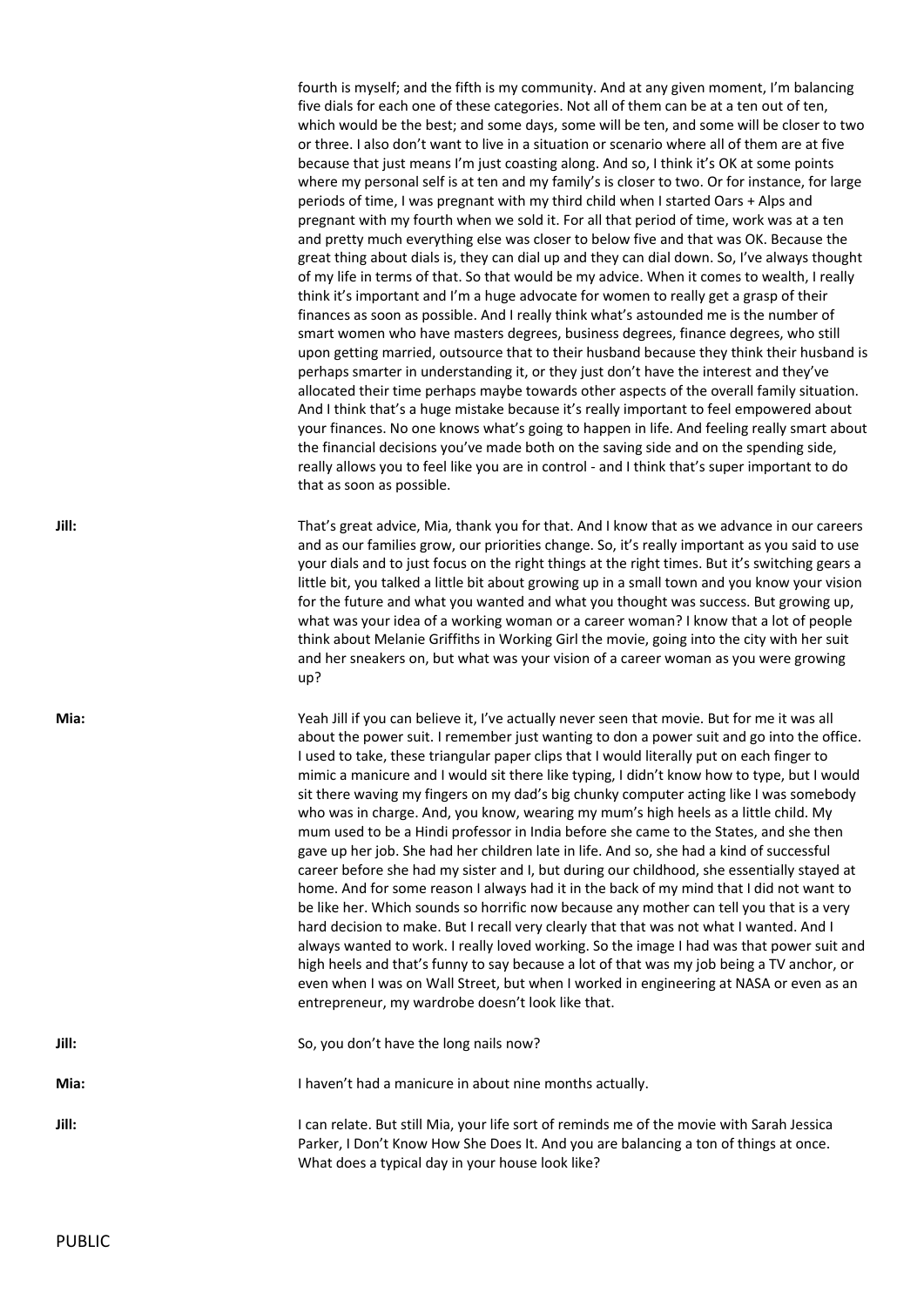**Mia:** Yeah so, I have seen that movie, it's been a while, but I know what you're talking about.

see if I could FaceTime or do any of those things. I see it with the people that work with me and I see it with my friends that that is a big, big pull, but for some reason, it just hasn't really affected me. I don't know if that's because of the dial philosophy I talked about earlier. So, when I'm working, I'm working. And then when I'm with my children, I'm with my children. And when I'm you know volunteering in our community or with our church, I'm doing that and I don't feel the need to be anywhere else, either physically or mentally. **Jill:** That's terrific Mia. I know that you also, as if you didn't have enough going on, you also actively recruit and interview high school students, or high school seniors looking to study STEM subjects at MIT. How do you think high school girls have changed since you were in high school, in terms of their aspirations? What are you hearing from there that's their

**Mia:** Sure, I'll start with the first part. I think it has been a blessing that when I was in high school, when I was in college, the four-by-two inch device that is now attached to everyone's hands, pockets, hip, was not around. As you say, I spend a lot of time working with students who are looking to pursue science, technology, engineering or mathematics, so the STEM subjects, specifically I focus on working and recruiting young women at the high school level. And it's been really, really challenging for several reasons. But the level of mental illness I've seen, and depression, that comes from social media and increased use of screen time on one's phone, has been probably the most alarming thing to me. That I think personally gets in the way of a lot of people's aspirations, whether it's college aspirations or something else. I feel like while the phone has been so additive in so many other aspects of people's lives, from that point of view I think it has actually been disastrous. And so, you know, often encouraging women to think beyond what they see on one's phone and comparing themselves to what they see in these images on Instagram has been something that I've had to tackle in recent years. My advice to most people, young women specifically and young people in general, is to keep an open mind and to expose yourself to as many things as possible. I always say that if you study science, technology, engineering or math after you graduate, you don't have to pursue that as a job, after you graduate, but by studying it you gain a sense of how the world works and a sense of how to ask the right questions and how to problem-solve, how to troubleshoot. That is unique to studying STEM that I don't think you usually get in other subjects, and so, you don't have to be an engineer when you graduate but understanding how an engineer thinks allows you to have a differentiated skillset in a very, very difficult job market.

biggest concern in today's environment, when they're thinking about their own careers? And we'd also love to know, what is the most common piece of advice you give to them?

You know, it's my life currently is pretty good, but it wasn't always like this. I had children early compared to at least most of my friends in business school and most of my peers. And as a result, I had to make some very hard choices early on, for financial reasons. And I'm now in a position where I can have a lot more people help me. So, a day in my life. My kids are in school, I have four children, three I had within three years so that was probably one of the hardest times. But we have a team because it takes a team. You know, for a while it was my mother, au pairs, we've had part-time babysitters really help us because both my husband and I work full-time. I will say what makes all of this easier because I get often get asked, don't you feel bad that you're not at home all the time. And for some reason, I've been like this since I've had a child. I don't have 'mom guilt'. I don't suffer from that. I don't know if that's because I have such trust in the caretakers that help me and my husband. And for a lot of that time it was my mum, who I clearly trust. And I've never been the type of person to be like, 'oh I wish I was there' or checking my phone to

**Jill:** Yeah, it's really great experience for you too I would imagine - to work with these high school students, when thinking about raising your own kids. I'm sure your perspective has changed a little bit in terms of what you use to think was a great parenting technique and maybe what you think now after working with the high school kids and seeing your own children grow up. So, what do you dream for or want for your own children and how do you think that your parenting style may have changed more recently?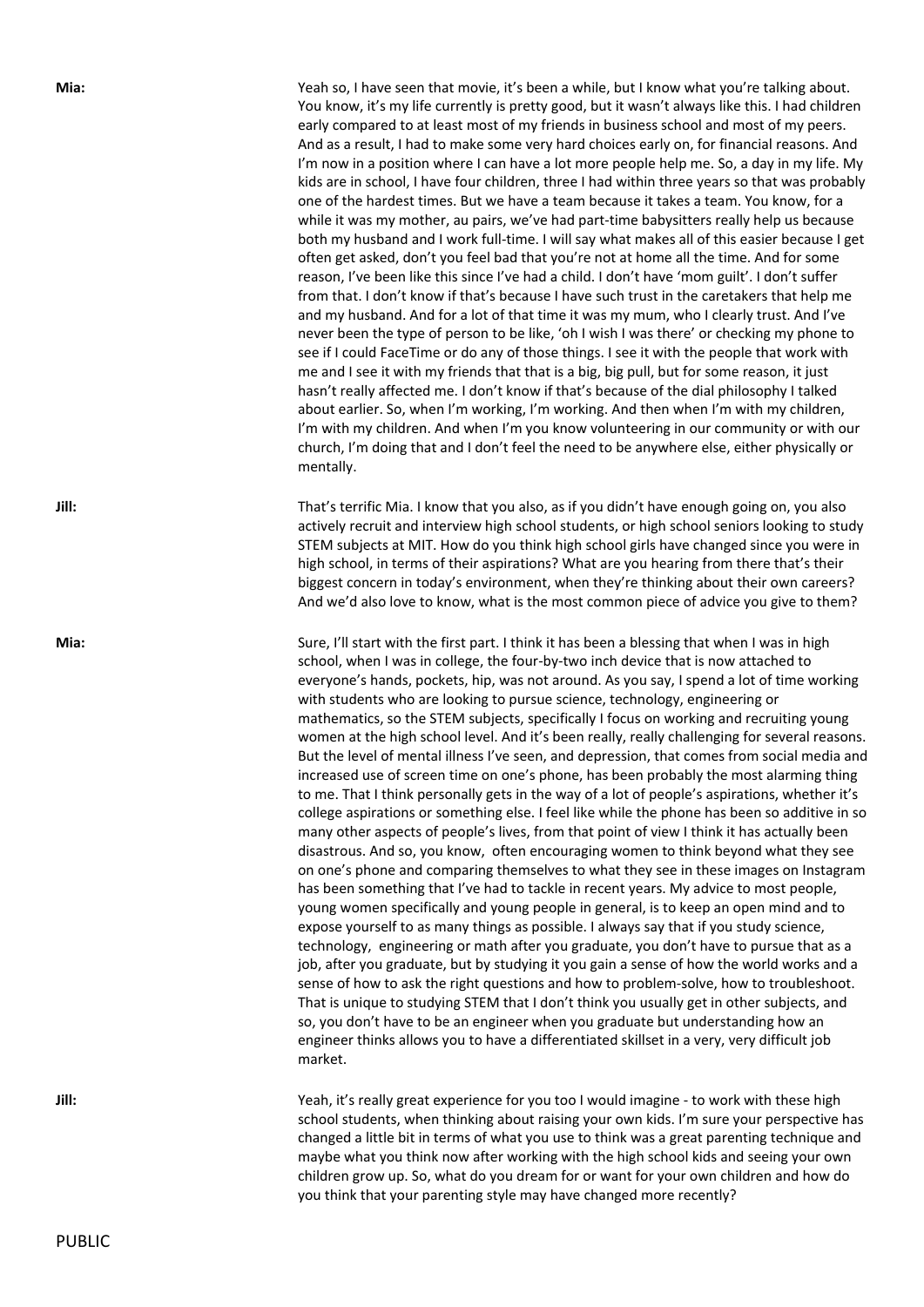**Mia:** Jill, I know you're a parent also. Parenting is the funniest thing ever, right? Because you think you have this game plan, right? I mean, no one gives you a blueprint but everyone kind of has a game plan. And I think for a lot of people they think, 'well it worked for me so of course it's going to work for child X, child Y, child Z.' And guess what, that is not the case. And I found that early on. I've got four children currently, I have a daughter who is seven, a son who is six, another son who is four and then a daughter who is 18 months. And my eldest is exactly my mini me to the T. And I just thought OK this is great, this is easy, this is going to be perfect. She's just going to do everything I either did when I was little or wanted to do but I just couldn't because of lack of resources. So, I apply that same experience to my son who was 14 months younger than his older sister and guess what? It fell flat. Like nothing worked. And I realized that, my son's name is Theeson, that my job is not to make Theeson the best Mia possible. My job is to make Theeson the best Theeson possible. And I need to recognize that each of my children are their very own unique individuals. So, for example, one way that I get over this, because as you pointed out I'm a student of STEM and I really admire STEM education and I love MIT which was the college I went to. But that's not for everyone. And my husband, who went to the University of Michigan and studied business and often reminds me that you know there's so much that you can learn by being enriched in the liberal arts and how important that that is as well. And so, I've been a lot more open-minded now that I have him as a partner by my side and being able to parent together. That's the other thing is, you're not parenting in a silo, right? It's a joint effort. You know, I think the best piece of advice I have from a parenting point of view is really align your children to be the best version that they can be, which means exposing them to as much as possible but knowing that ultimately, if you do your job right, they'll pick their own path and they will be good citizens of the world. Because you taught them the difference between right or wrong.

**Jill:** Exactly, exactly. It kind of reminds me of a book I read as I was expecting my first called The Blessing of a Skinned Knee, where it talked about how every child is like a different seed that you can't control. And they may grow up into something totally different than you expected. One seed could be an oak tree and the next could be a rosebush and it's just your job to really nurture them and give them enough sunlight and water so that they grow into what they're supposed to be. But it sounds like you already know that you already have learned that it's very important to lay the right foundation and let them be who they're going to be. Even if it doesn't mean that they're a mini you.

**Mia:** Mia: I love that, I don't know that book but you're absolutely right, you want to nurture them and nourish them. Look, I'm no parenting expert, and I believe this to be the case because people are always saying how are you going to do it with five? I think having your first child is the hardest, because then you just become so much more relaxed as the other ones kind of come out. And you start realizing that not just your job and your significant other's job to raise your children. Your other children have a huge role in it also in the community you build around them. And so that takes a lot of pressure off at least the female from feeling like they have to do it all and take care of it all. I feel so much more relaxed having four children. I will say, I would be lying to you if I said I wasn't a little bit scared of having a fifth, even though we wanted a fifth. It just seems a little crazy. But we love the chaos.

**Jill:** Well they have an amazing role model in you, Mia and I think that you're laying the right foundation by stressing how important education is as a start. So, it's great advice. With that, I just want to thank you so much for being with us today, Mia, your story is incredibly inspirational, and you've provided some really great tips and guidance for women listening today who are thinking about how to balance their own careers and family and their values along with managing their personal wealth. So, as you mentioned, it's really important for us to be present when it comes to our money and to take charge of our plan. And we just so appreciate you sharing your story with us Mia, thanks again.

**Mia:** Absolutely Jill, it's been a pleasure speaking with you, thank you so much.

**Carly: Carly:** To our listeners, thank you for joining us. Today's program was part of a series on Women and Wealth, Doing It All by HSBC Private Banking. We sincerely hope you enjoyed our

PUBLIC